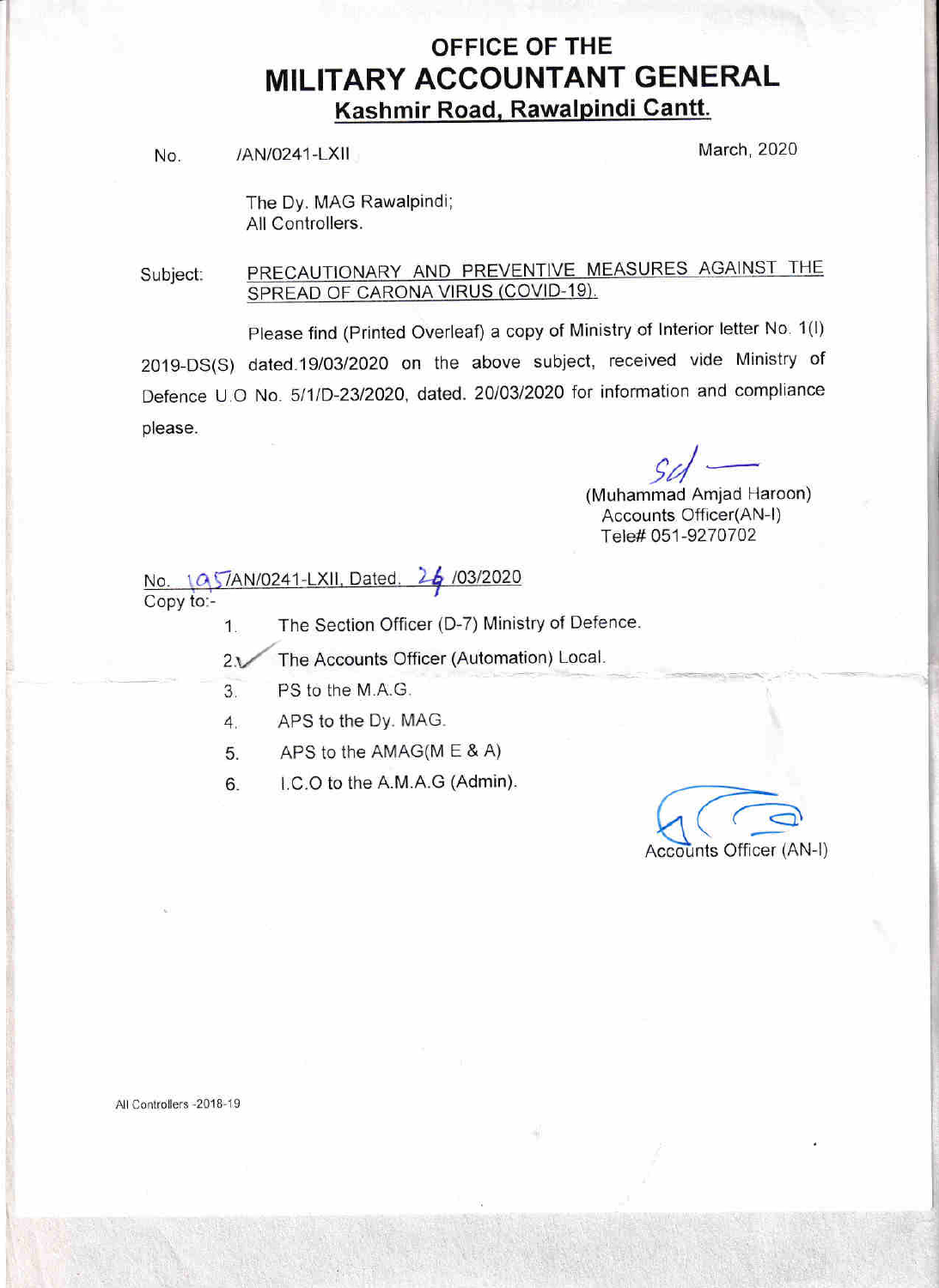

### **MOST IMMEDIATE** BY SPECIAL MESSENGER

### **GOVERNMENT OF PAKISTAN** MINISTRY OF DEFENCE (DEFENCE DIVISION)

Subject: -

## PRECAUTIONARY AND PREVENTIVE MEASURES AGAINST THE **SPREAD OF CORONAVIRUS (COVID-19)**

Kindly find (Printed Overleaf) M/o Interior's O.M. No.1(1)/2019-DS(S) dated 19<sup>th</sup> March, 2020 on the above cited subject, for information and compliance.

an Ali) ection Officer (D-23)

199

- 1. Military Accountant General, PMAD, Rawalpindi
- 2. Director General, Survey of Pakistan, Rawalpindi
- 3. Director General, ML & C Department, Rawalpindi
- 4. Director General, PMSA, Karachi
- 5. Director General, FGEI (C/G), Rawalpindi
- 6. Director General, PASB, Rawalpindi
- 7. Directorate General, ISI, Islamabad
- 8. Director Admin, JSHQ, Chaklala, Rawalpindi
- 9. SD Directorate (SD-1), GHQ, Rawalpindi
- 10. ACAS (Admin), AHQ, Islamabad
- 11. ACNS (Admin), NHQ, Islamabad
- 12. National Defence University, Islamabad
- 13. Deputy Secretary (Admin), MoD
- 14. Deputy Secretary (Army-C), MoD

# MoD U.O. No. 5/1/D-23/2020, dated 20<sup>th</sup> March, 2020

Copy to:

| i.          | SPS to AS-I     |
|-------------|-----------------|
| ii.         | PS to AS-II     |
| iii.        | PS to AS-III    |
| iv.         | APS to Sr. JS-V |
| $V_{\star}$ | APS to JS-I     |
| vi.         | APS to JS-II    |
| vii.        | APS to JS-III   |
| viii.       | APS to JS-IV    |
| ix.         | APS to JS-VII   |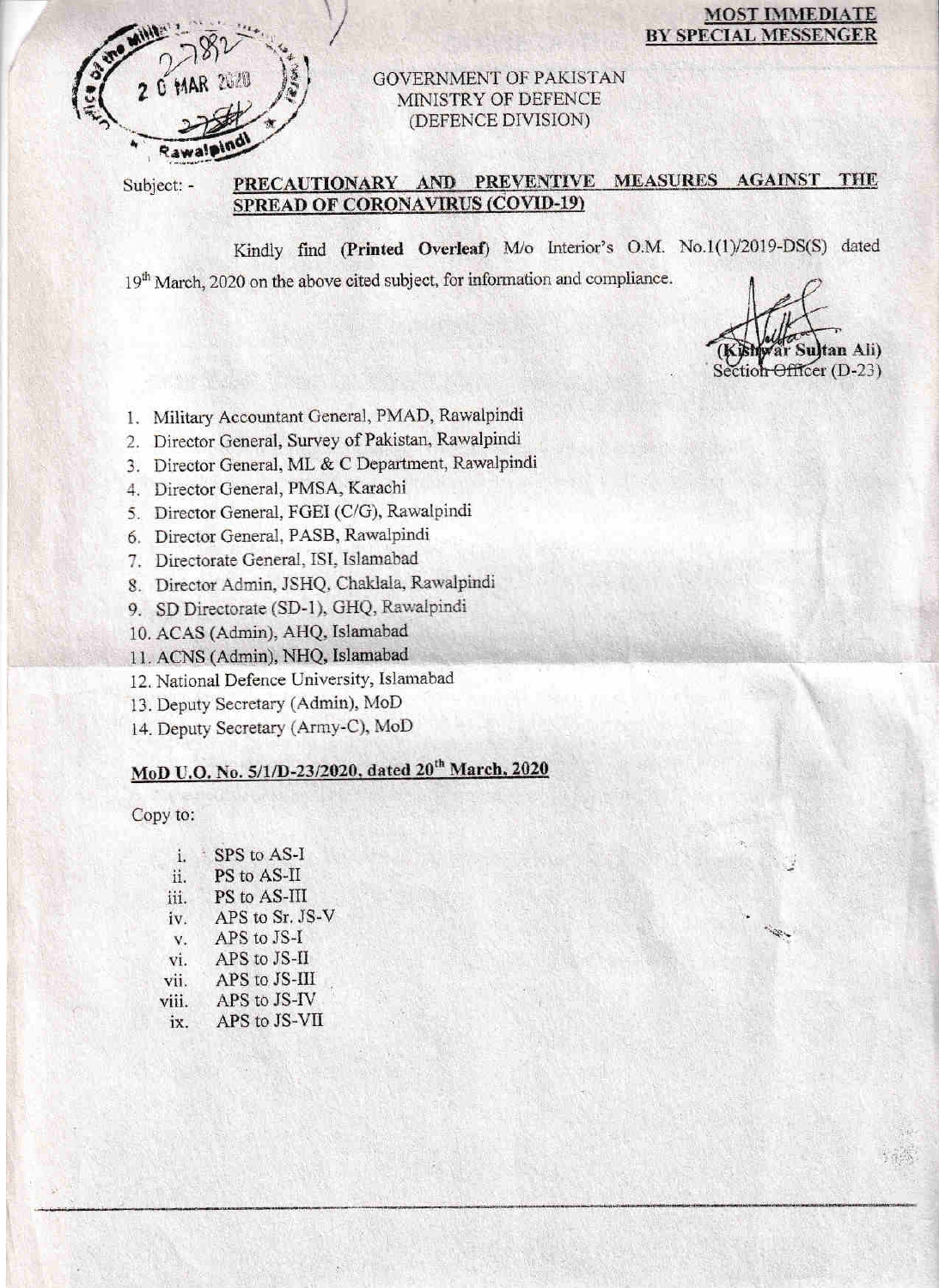#### VEHNATCHT OF PARTNIAN MANUTULOF INTERNIK  $H \rightarrow H$

**NEW HOME** 

**SIGHT STATE** 

 $\circ$ 

Islamabad, the 19<sup>or</sup> March, 2020.

## TICK MEMORIAN DIE

#### PRECAUDIONARY AND PREVIATIVE MEASURES AGAINST THE SPREAD **ORGULORWINDER COMPETING** 中国产生的基础的内部的一个部分有限的基础上的工业

As precautionary and preventive measures against the spread of Coronavirus (COMiD-19) and to mitigate its adverse effects, the Competent Authority has been pleased to a peaker social distancing of the public sector employees, initially for a period of fifteen. [15] days with immediate effect of he Secretary And huch it Secretary (Incharge) of all Ministers y Divisions and deads of Atlantiff from stimmts 7 throughtous rave been tu ben sel ta prepare a strategy mo mobility that he all new thin their respective domain. by Collecting Cols Compensations (educ-

- identification of essential staff for impurianciasks and ensuring their presence
	- in office.
- in The employees ever 50 years at me may be alateed to week from heads.
- iii. Employees with illness (flu, fever, etc) or fasting health challonges may also work. trom home.
- Closure of all Day Care Centers in public offices and allowing the ternale staff (nothers of the children kept in Day Carrienter) to work hem home.
- Closure of all public service delivery offices for public dealings.
- vi Any other massire essential to easily a municipality in publicatives.

**PUTTING MARKETING TO BE** 

- **Contractor** RACE CONTRACTOR CONTRACTO AND LOCAL 分配 在长沙的外部的过去式和过去分词 1. 人名沃德沃特
- AT LEAST THE TABLE

bis Elis Sherr Picks **ALGER A STREET AND RESIDENCE 大小市民 500 1000** 

4. 2019年11月11日